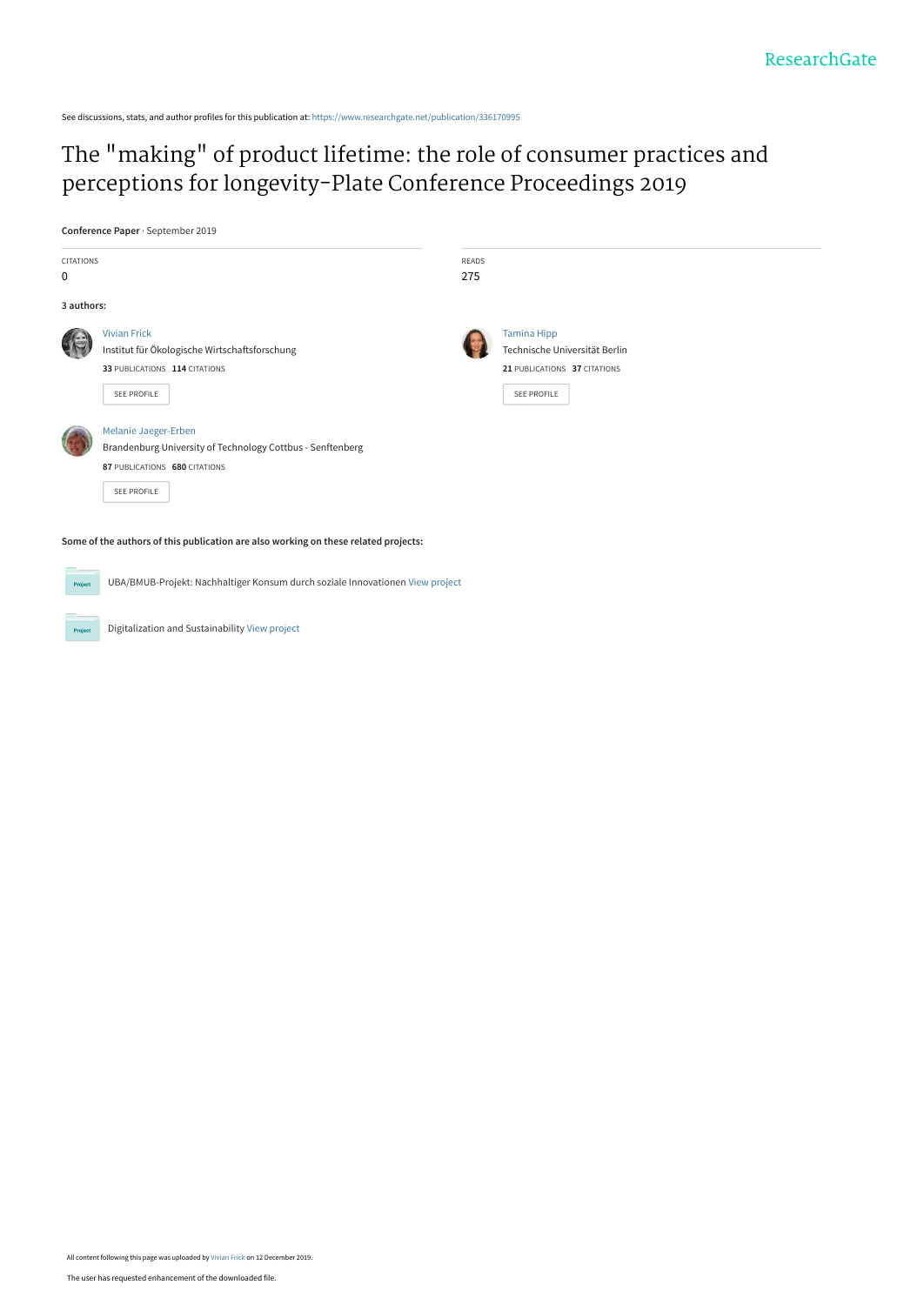

## The **"making"** of product lifetime: the role of consumer practices **and perceptions for longevity - Plate Conference Proceedings 2019**

#### **Frick, Vivian (a), Jaeger-Erben, Melanie (a,b) , Hipp, Tamina (a,b)**

a) Technische Universität Berlin, Zentrum Technik und Gesellschaft, Berlin, Germany

b) Technische Universität Berlin, Fakultät für Elektrotechnik und Informatik, Berlin, Germany

**Keywords**: obsolescence; consumer practices; product longevity; perception of use time.

**Abstract**: In two studies we explored how electronic devices' use times are influenced or "made" by users and their (d)evaluation and usage practices. Research questions were: What meanings do users attribute to use time? How are these meanings linked to realized, expected and ideal use time? Is use time linked more to attitudes and meanings or to situational factors such as social and material setting? Communicative, symbolic and setting-related predictors of washing machines' and smartphones' use time were tested with multiple regressions. A preliminary online survey (N=2.000) explored communicative predictors. It was followed by a face-to-face interview survey  $(N=350)$  that further included social and material setting. In both studies, the attractiveness of newness was the strongest predictor both for the realized, expected and ideal use time of washing machines and smartphones. Study 2 identified device attachment and the personal norm for longevity as further predictors for longer ideal use times. Results suggest that attractiveness of newness can directly shorten use time, whereas personal norm or responsibility for longevity and the setting may be more distally linked to use time.

#### **Introduction**

Our current "metabolism" of electronic devices has detrimental consequences both by severely overstepping planetary boundaries in the case of resource or land use as well as  $CO<sub>2</sub>$ emissions, and due to bad working conditions and human rights violations in the process of production and disposal. A longer use phase of devices can reduce resource consumption. The lifetime of products is more than an average number; it is the result of a dynamic process on a at least two dimensions (see also Jaeger-Erben & Proske 2017, Proske & Jaeger-Erben 2019): The material dimension where material lifetime is determined by practices of design, creation, appropriation, usage, care, and disposal in systems of consumption and production. The communicative or symbolic dimension refers to the production of meaning (Jaeger-Erben & Hipp 2017): What is a product needed for? How is functionality perceived and expected? When is it perceived as antiquated and outmoded? Meanings are a constitutive part of all social practices, they socially justify actions and decisions and embed production and consumption practices in overarching cultural contexts (Schatzki, Knorr-Cetina, & Savigny, 2000; Warde 2005).

This paper focuses on how the realized or actual product use time (material dimension) and the expected or ideal use phase (communicative dimension) are affected by the user's perception of meaning. It is based on the assumption that users have a relevant influence on product use time by their choice of products, their usage and maintenance practices as well as by their evaluation and devaluation of a product (Hipp 2019, this volume).

Research shows that users often dispose of their electronic devices even if they still work. This can occur due to functional insufficiencies, due to economic or fashion-related reasons such as the attractiveness of new products, but also due to situational factors such as moving houses or changes in the context of use (Cooper, 2004; Granberg, 1997; Jaeger-Erben & Proske, 2017, Hipp 2019). Furthermore, personal norms and values, such as environmental concern, may also encourage or hinder decisions that lead to a longer useful product life (Antonides, 1991).

Yet, to what extent can these factors predict the realized use time of devices? The following paper seeks to answer this question on the basis of two surveys that focus on user experiences as well as behavioural, perceptual and knowledge-related determinants of longevity. Whereas the first study had an explorative approach, elements of practice theory where applied in the second study.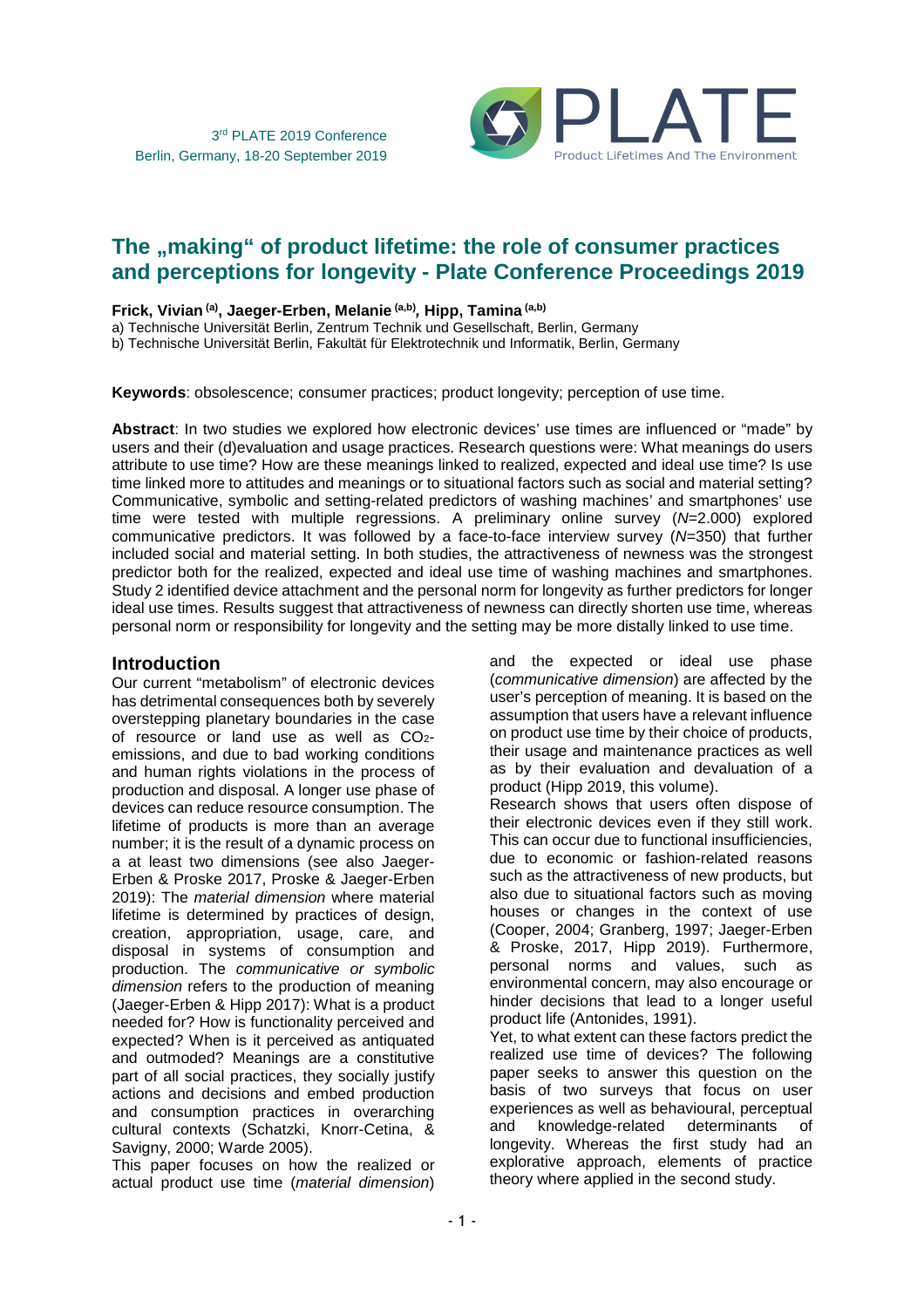

**Frick, Vivian, Jaeger-Erben, Melanie, Hipp, Tamina** 

The "making" of product lifetime: the role of consumer practices and perceptions for longevity

## **Theoretical background and Research questions**

Our basic conceptual proposition is that the determinants of product lifetimes need to be defined alongside a three-way relationship between design (i.e. designers including production/ producers), consumption (users) and the object. Consumer goods are seen as "becoming" in the course of their biography, a process where they are "neither finished nor inviolable forms at the points of production and acquisition, but […] continually evolving, positioned within and affected by an ongoing flow of […] practice." (Gregson et al. 2007. 250). We refer to the concept of Akrich (1992), who characterizes the "making" of a valuable object as a process of "inscribing" certain qualities, characteristics and functionalities into a product by the designer or producers and the process of "describing" an object by using it. While the inscription is formed by the designer's imaginaries about the user, the description is evolving in "real-time" usages in everyday lives. Like this, some inscribed qualities might not be used or useful, and some descriptive usages might obscure the intentions of the designers. Both, design and consumption are structured by the designer's and user's practical knowhow of objects' technical and functional properties, their usage frameworks and contexts. On the side of the user, the everyday life as well as the cultural context are important. What are typical usage practices, what is done for product maintenance? What do consumers expect from their products concerning their use time? Based on different empirical findings as well as conceptual assumptions an exploratory survey (study 1) was developed that covered the communicative, symbolic and material dimension of consumption practices and tried to shed light on the relation between the perceptions of and experiences with use time, attitudes concerning the product responsibility of producers and users and attractiveness of newness.

Both study 1 and 2 focused on smartphones and washing machines as two contrasting products, based on the classification of Cox et al. (2013) who distinguished three classes of products: 'Up-to-date', 'Workhorse'' and 'Investment' products. While the acquisition decisions of 'up-to-date' products such as smartphones tend to be more often driven by appearance and technology changes, 'workhorse' products such as washing machines are prized primarily for their function and their reliability (Cox et al., 2013). Thus, we

expected differences in the perceptions, meanings and experiences of users for these two product types.

## **1 st study: Online survey**

#### **Method**

Sample. The initial sample consisted of 2.000 participants, who were representative for the German population between 14 and 66 years of age

Design & Procedure. The online survey took place in 2017, with recruitment over a panel institution and coupon reimbursement for participation. Participants were invited via the institution's platform and the sample was curated by screen-out conditions so that representativeness for age, education, income and gender was given.

Measures. The self-reported realized use time (material practice) of the previous electronic device was assessed by asking how many months the previous smartphone had been used, and how many years the previous washing machine had been used. The expected use time (communicative practice) for washing machines was assessed by inquiring how many years a washing machine should last; for smartphones, by how many months they should last. The *interest in gaining* knowledge on prolonging use time was measured as interest in topics related to user engagement in prolonging use phase with 5 items ranging from  $1 = no$  interest to  $3 = big$ interest,  $\alpha = .85$ , e.g. 'how to maintain devices so they have a long lifetime', 'how and where to find repair services', 'how to repair devices myself'. Attitudinal factors were assembled in an exploratory fashion, based on previous research. 29 items were assessed by a 4-point Likert scale ranging from  $1 =$  does not apply to 4 = fully applies. Socio-demographic variables. Age, education, household income, number of people in the household, gender.

Statistical analysis. Data were analysed using multiple regression in SPSS, with an explorative factor analysis determining attitudinal factors in the model. If necessary, variables were trunked, with outliers  $(< M +$ 3.29\* SD) recoded to scores the highest value within this range (Tabachnick & Fidell, 2007).

## **Results**

The outcome variables for the washing machine were  $M(SD) = 10.13(5.39)$  years of use phase of the last washing machine (N=1519) and participants stated the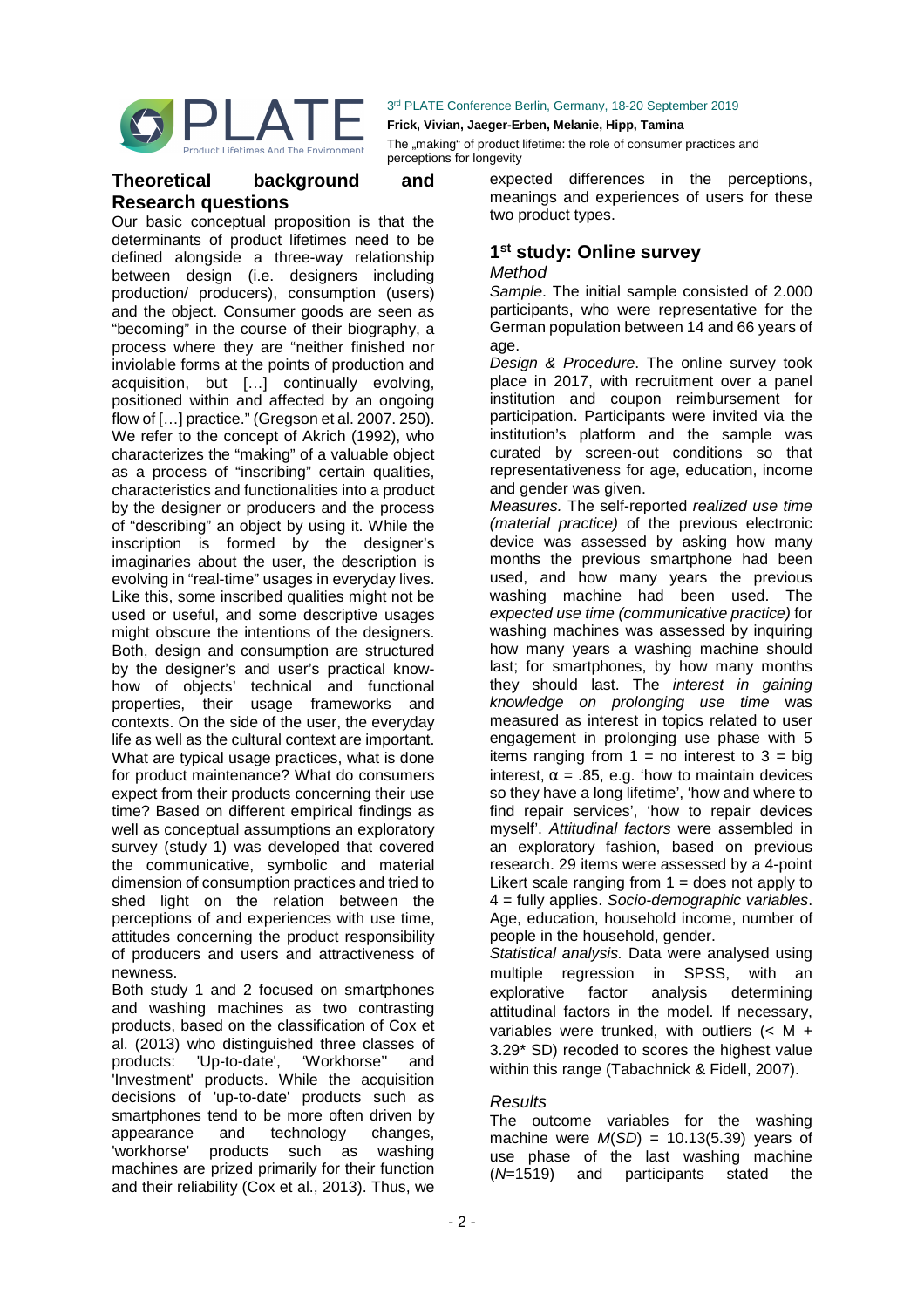

expectation for use time for a washing machine to be 14.00(7.60) years ( $N = 1757$ ). The last smartphone they had owned had lasted M(SD)  $= 24.30(17.14)$  months (N=1472), however, they would prefer  $M(SD) = 47.55(27.67)$  months  $(N = 1813)$  - four years - as expected use time. To extract attitudinal factors, the items were analysed in an exploratory factor analysis (Varimax, rotated). Kaiser-Meyer-Olkin (KMO = .91) test verified the sampling adequacy for analysis. Six factors had Eigenvalues over 1, explaining 54% of the variance and were used in further analyses: responsibility for longevity attributed to the producer (10 items,  $\alpha = .85$ , e.g. 'Producers of electronic devices should pay more attention to longevity when designing products.') and to the user (6 items,  $\alpha$  = 74, e.g. 'consumers should be more careful with their products so they last longer.'), attractiveness of newness (7 items,  $α=0.85$ , e.g. 'Having new devices is life quality to me.'), satisfaction with the status quo of product longevity in society (2 items; e.g. 'I am satisfied with my rights as a consumer.'), indifference about product longevity (2; e.g. 'I don't have time to maintain devices.') and the purchase criterion of longevity (2; e.g. 'I buy devices that are more expensive but last longer.').

Next, these antecedents, with the interest in prolonging use phase and socio-demographic control variables were entered in multiple regressions for each the realized use phase of the last product and the expected use phase for this product both for washing machine and the smartphone (tab. 2, Appendix 2). In all analyses, assumptions were fulfilled as independent errors (Durbin-Watson) and no multicollinearity (VIF  $<$  10. Tolerance  $>$  0.2, Bowerman & O'connell, 1990).

The realized phase of the last washing machine was negatively predicted by the attractiveness of newness, whereas the other factors were not linked to the use phase. Age positively predicted the use phase, and the number of people in the household negatively predicted the use phase. For the last smartphone, attractiveness of newness also had a negative association, user responsibility had a positive association, men were more likely to have a longer use phase, and the number of people in the household was negatively linked to use phase.

Looking at the expected use phase of both washing machine and smartphone, again the attractiveness of newness was the strongest predictor: The more positive newness was for participants, the lower their expected use phase

3<sup>rd</sup> PLATE Conference Berlin, Germany, 18-20 September 2019 **Frick, Vivian, Jaeger-Erben, Melanie, Hipp, Tamina** 

The "making" of product lifetime: the role of consumer practices and perceptions for longevity

> was. This effect was stronger for smartphones than washing machines. In both cases, responsibility attributed to the user was positively linked to the expected use phase. The interest in prolonging the use phase was only related to the expected use phase for smartphones, but not washing machines. The longevity purchase criterion was only associated with expected use phase of the washing machine. Age was associated with a longer expected use phase of smartphones but not washing machines, and the more people lived in the household, the shorter the expected use phase of the washing machine was.

## **2 nd study: Face-to-face interviews**

Next, the explorative results of the first study were put in context with practice theory, shifting the focus towards structural and societal factors (as proposed by Jaeger-Erben & Hipp, 2018). These included competence as well as the material and social setting for longevity and repair. Relevant attitudinal predictors from study 1 were subsumed under the practice theory element 'meaning'. Table 1 gives an overview on the factors considered in the second study, as well as their origin.

| <b>Dimensions and</b><br>variables | <b>Related research</b>                      |
|------------------------------------|----------------------------------------------|
| Communicative dimension (Meaning)  |                                              |
| Expected or ideal                  | Wieser & Tröger (2015)                       |
| use time                           |                                              |
| Attractiveness of                  | 'Up-to-date' mindset, Cox et                 |
| newness                            | al (2013)                                    |
| Responsibility of                  | Personal norm, Schwartz                      |
| user/producers;                    | (1977); Stern et al (1999)                   |
| personal norm                      |                                              |
| Purchase criterion                 | 'Investment' mindset, Cox et                 |
| longevity                          | al (2013)                                    |
| Indifference, status               | Amotivation, Pelletier et al                 |
| quo satisfaction                   | (1999)                                       |
| Indifference, status               | Amotivation, Pelletier et al                 |
| quo satisfaction                   | (1999)                                       |
|                                    | Material and behavioural dimension (Setting) |
| Realized use phase                 | Jaeger-Erben & Hipp (2018)                   |
| Competence,                        | Maintenance practice,                        |
| practical knowledge                | Graham & Thrift (2007);                      |
| on repair                          | Gregson, Metcalfe & Crewe                    |
|                                    | (2009); Repair competence,                   |
|                                    | Hielscher & Jaeger-Erben,                    |
|                                    | this volume                                  |
| Material and social                | Shove et al (2012);                          |
| setting                            | Woodward (2013)                              |

Table 1: Overview of dimensions and variables of the exploratory survey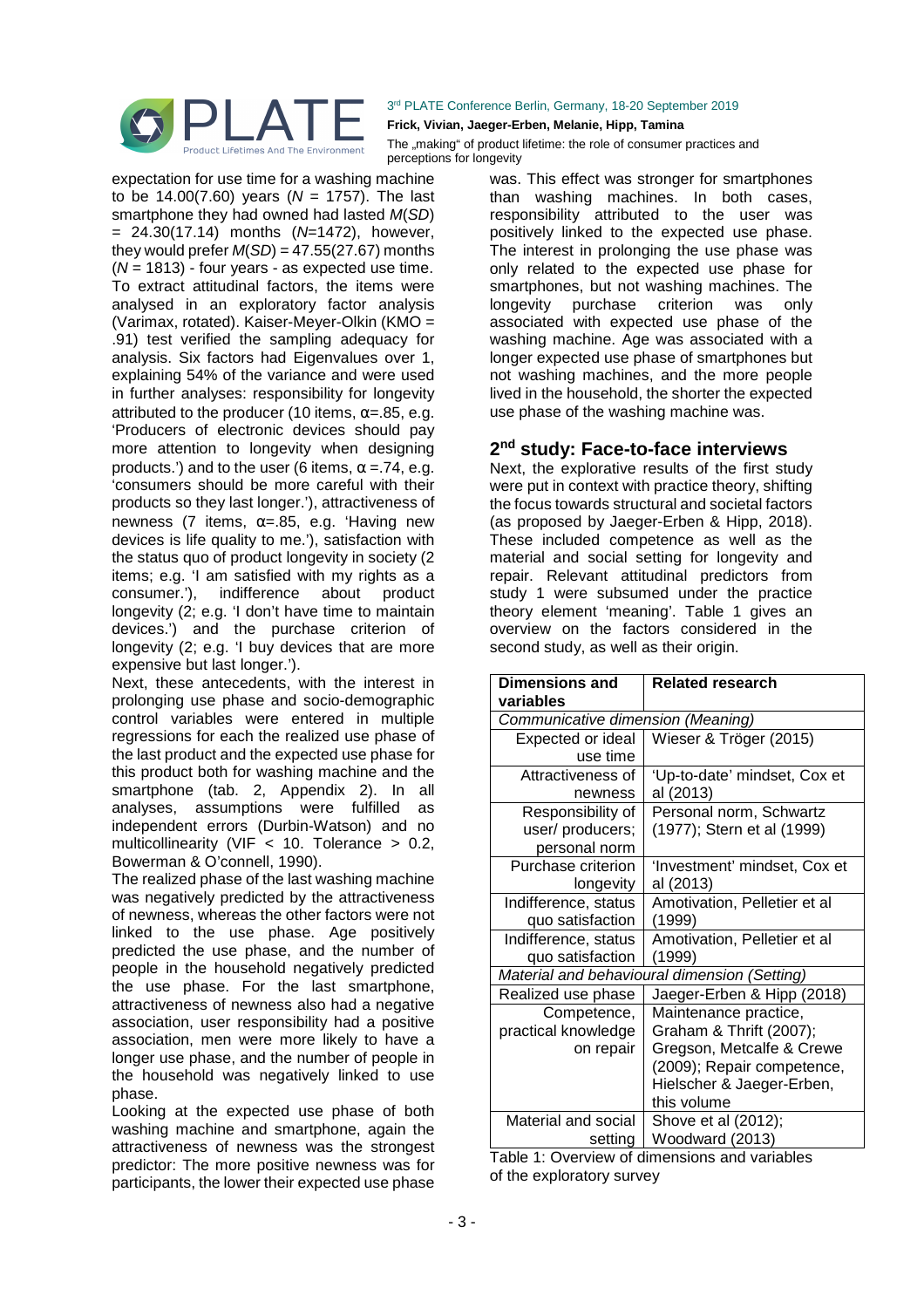

**Frick, Vivian, Jaeger-Erben, Melanie, Hipp, Tamina** 

The "making" of product lifetime: the role of consumer practices and perceptions for longevity

#### Method

Sample. The preliminary sample used for these analyses consisted of  $N=350$  participants, who were recruited applying the ADM sampling system. Interviewees were at least 14 years old, with no upper age boundary. This sample was not representative, as data collection is ongoing; the total sample will be N=1000.

Study Design and Procedure. Participants were visited at their homes and were questioned in a face-to-face (f2f) interview in 2019.

Measures. The realized use phase was assessed as in study 1. The ideal use phase was assessed with the question 'If time and money were no concern, how often would you ideally want to replace the product?' Answer options were either a time period or 'I would prefer not to replace the product at all.'. As a dependent variable in analyses, all statements over 6 years and not wanting to replace the product were coded as 'more than 6 years'. Predictors were all examined by self-report on a 5-point Likert scale, mostly with the option of 'I don't know / does not apply to me'. These predictors are described in the appendix 1: attractiveness of newness, device attachment, personal norm for longevity, repair competence, social support, material and

infrastructure setting. All constructs were assessed product-based, except the general personal norm for longevity.

Statistical analysis. Analyses were conducted as described in study 1.

#### **Results**

The realized use phase of the last washing machine  $(N=226)$  was  $M(SD) = 9.96(6.52)$ years, the ideal use phase  $(N = 322)$  was 5 years or less for 19 %, 6-10 years for 20 %, between 10 and 50 years for 4 %, and 55 % of participants stating they did not want to replace their washing machine for a new one at all as long as it still works. For the smartphone, the realized use phase of the last smartphone  $(N =$ 240) was  $M(SD) = 32.23(18.31)$  months, the ideal use phase  $(N = 329)$  less than a year for 15 %, 2 years for 30 %, between 3 and 10 years for 15 %, and 40 % of participants do not want to replace their phone.

As seen in fig.1, the personal norm and purchase criteria of longevity on average scored higher than attractiveness of product newness. Device attachment was higher for smartphones than washing machines, whereas participants' repair competence and material setting for repair was in general low.



Figure 1. Frequencies of predictors for the two products smartphone and washing machine. Notes. Interview: N = 334, Range: 1 = low, 5 = high. Error bars = +1/-1 standard deviation.

Assumptions for multiple regression (tab. 3, Appendix 2) were fulfilled (Durbin-Watson, multicollinearity). The realized use phase of washing machines was negatively predicted by the attractiveness of newness ( $\beta$  = -.17) and positively predicted by age ( $\beta$  = .22). For ideal use time, a negative link to attractiveness of newness ( $\beta$  = -.26) and a positive link to the

device attachment was found  $(\beta = .19)$ . Contrary to expectations, the material for repair negatively predicted the ideal use phase ( $\beta$  = -.18). Regarding smartphones, realized use phase ( $\beta$  = -.19) and ideal use phase ( $\beta$  = -.42), were also negatively associated with the attractiveness of newness. For its ideal use, a positive link to personal norm  $(\beta = .23)$ , a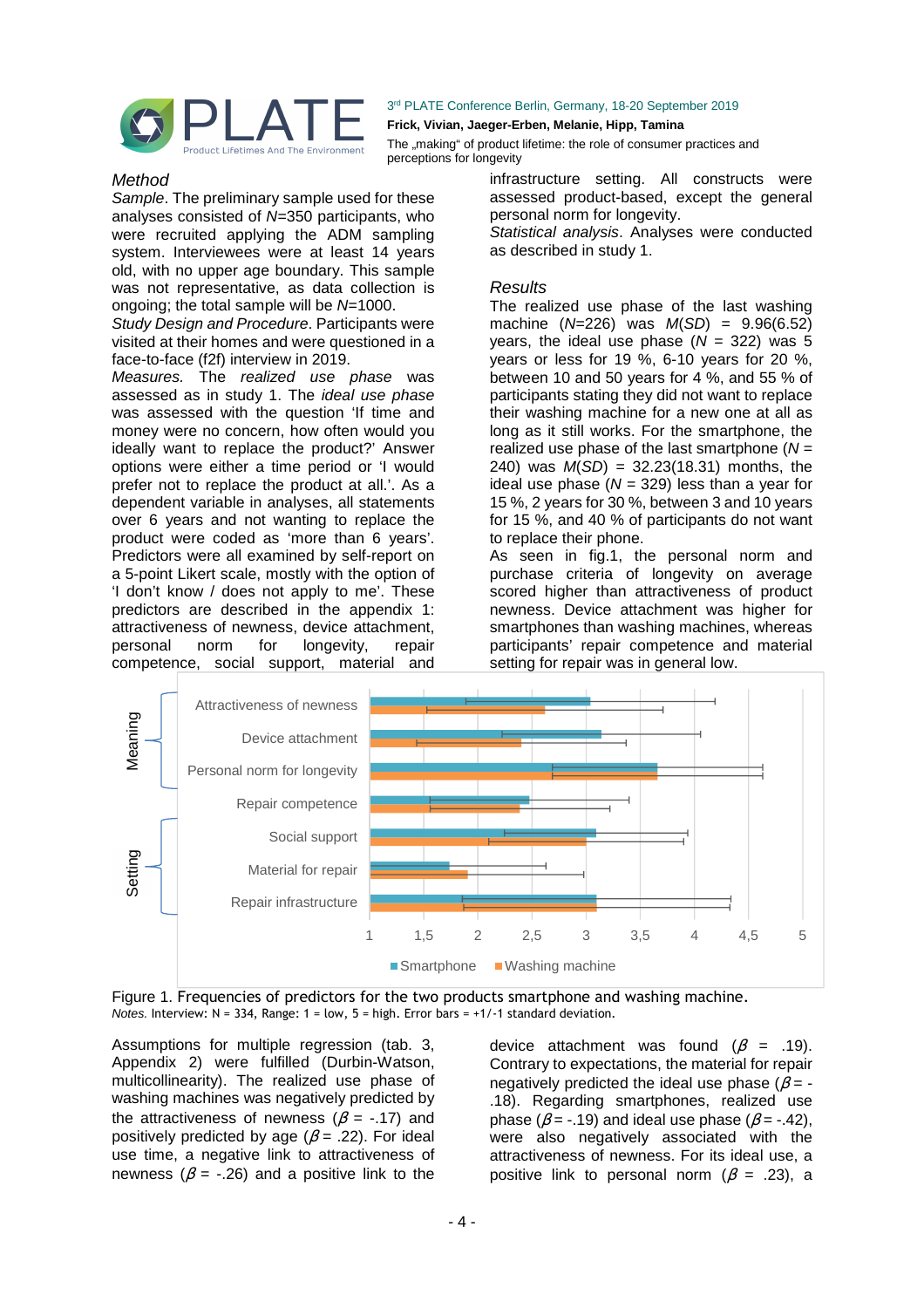

#### **Frick, Vivian, Jaeger-Erben, Melanie, Hipp, Tamina**

The "making" of product lifetime: the role of consumer practices and perceptions for longevity

positive link to income ( $\beta$  = .18) and a negative link to people in household was found ( $\beta$  = -.17).

## **Discussion**

The use time of the last washing machines was about 10 years in both studies, compared to 12 years in a study by Wieser and Tröger (2015), for the last smartphone use time was lower in study 1 (2 years) than study 2 (2.6 years), compared to 2.7 years found by Wieser and Tröger (2015). The ideal and expected use times were higher than realized use times, showing that users have an interest in increasing product longevity. This also shows in fig.1, where the personal norm for longevity exceeds the attractiveness of newness.

Both the exploratory online survey and the f2f interviews find that overall, the attractiveness of owning new devices is the strongest predictor for both shorter realized and ideal use times of washing machines and smartphones. Further, the use time of smartphones was associated more strongly to the attractiveness of newness, than the washing machine's use time, verifying Cox's categorization into up-to-date and workhorse products (2013).

Additionally, in the online survey the perception of producer responsibility for longevity was linked to the expected use time, yet it had no connection to actual longevity of products. Interestingly, the longevity purchase criterion only correlated with the ideal use time of the last washing machine, but not the last smartphone, and realized use times were not associated at all. In the f2f survey, the personal norm for longevity could only predict the ideal use time of smartphones, whereas device attachment only predicted ideal use time of washing machines. Other factors, especially related to setting, were not linked directly to use times. A possible explanation may be that whereas users' wish to replace a product by a newer one directly shortens use time, the capability to keep a product as long as possible, as most users intended to do, is restrained by situational factors such as product qualities. These setting factors may be more distally linked to use time.

## **Conclusions**

Overall, the attractiveness of owning new devices was the only predictor significant for all use times, realized (material practice) or ideal<br>(communicative dimension). A practical (communicative dimension). A practical implication to foster device longevity may be to pursue a more positive societal meaning of and attitude towards 'old' products.

Other predictors were more products-specific, such as the attachment to a specific device, personal norm for longevity or felt user responsibility, all of which were only linked to the expected or ideal use time. User intentions to keep their devices as long as possible do not seem to directly translate into longer realized use times, indicating behavioural barriers. To understand these results better, more research is needed.

## **Acknowledgments**

Funding for this research was granted by the German Federal Ministry of Education and Research within the project "Obsolescence as a Challenge for Sustainability".

### **References**

- Akrich, M. (1992). The De-scription of Technical Objects. In Bijker, W. & Law, & J. (Hrsg.), Shaping Technology/Building Society. Studies in Sociotechnical Change (S. 205– 224). Abgerufen von https://halshs.archivesouvertes.fr/halshs-00081744
- Bowerman, B. L., & O'connell, R. T. (1990). Linear statistical models: An applied approach. Brooks: Cole.
- Cox, J., Griffith, S., Giorgi, S., & King, G. (2013). Consumer understanding of product lifetimes. Resources, Conservation and Recycling, 79, 21– 29. https://doi.org/10.1016/j.resconrec.201

3.05.003 Graham, S., & Thrift, N. (2007). Out of Order:

- Understanding Repair and Maintenance. Theory, Culture & Society, 24(3), 1–25. https://doi.org/10.1177/026327640707 5954
- Gregson, N., Metcalfe, A., & Crewe, L. (2009). Practices of Object Maintenance and Repair: How consumers attend to consumer objects within the home. Journal of Consumer Culture, 9(2), 248–272. https://doi.org/10.1177/146954050910 4376
- Jaeger-Erben, M., & Hipp, T. (2018). Geplanter Verschleiß oder Wegwerfkonsum? Verantwortungsdiskurse und Produktverantwortung im Kontext kurzlebiger Konsumgüter. In N.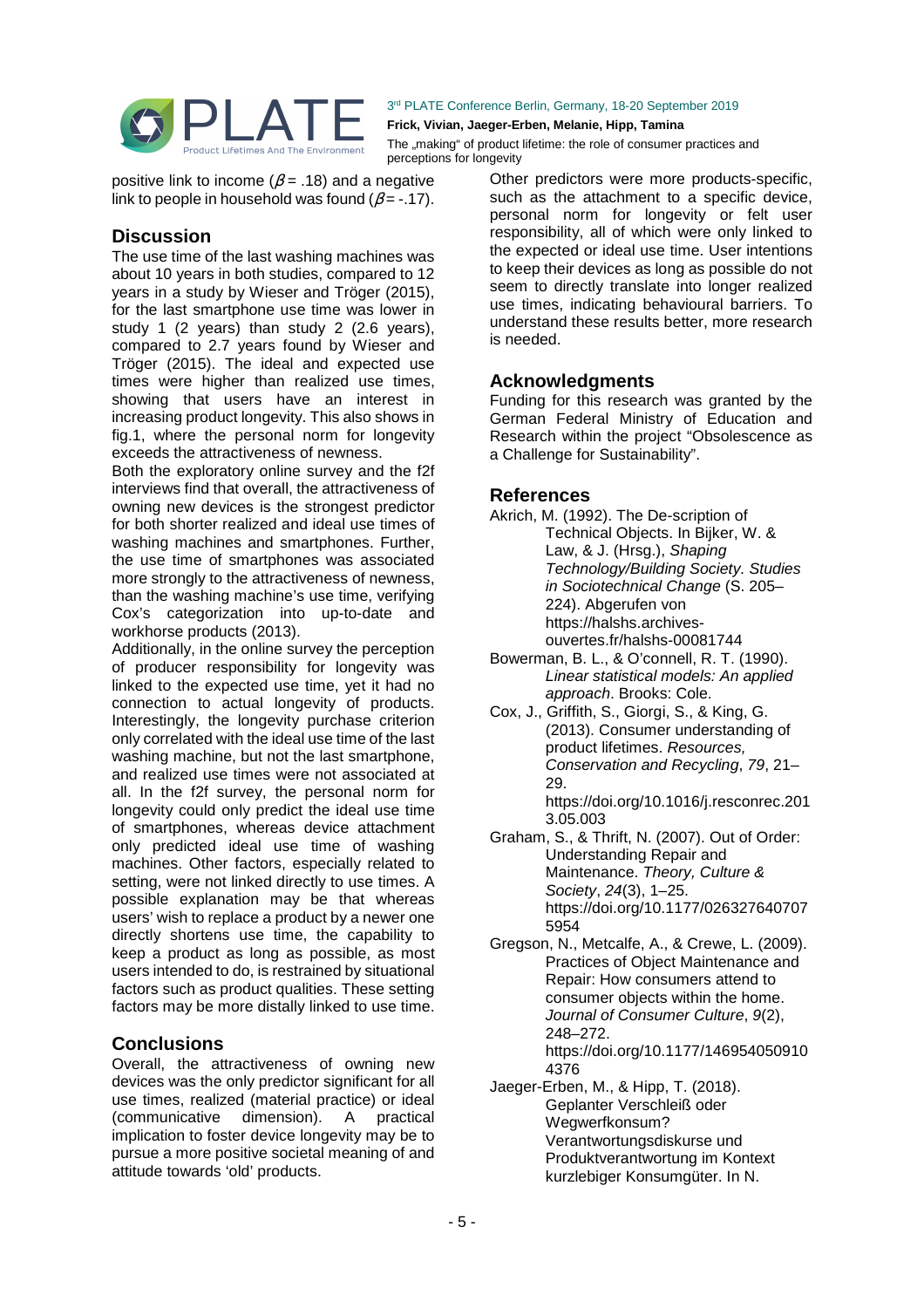

**Frick, Vivian, Jaeger-Erben, Melanie, Hipp, Tamina** 

The "making" of product lifetime: the role of consumer practices and perceptions for longevity

Buschmann, A. Henkel, L. Hochmann, & N. Lüdtke (Hrsg.), Reflexive Responsibilisierung. Verantwortung für nachhaltige Entwicklung. (S. 373– 394). Bielefeld: Transcript Verlag.

Pelletier, L. G., Dion, S., Tuson, K., & Green‐ Demers, I. (1999). Why Do People Fail to Adopt Environmental Protective Behaviors? Toward a Taxonomy of Environmental Amotivation1. Journal of Applied Social Psychology, 29(12), 2481–2504.

https://doi.org/10.1111/j.1559- 1816.1999.tb00122.x

- Schifferstein, H. N. J., & Zwartkruis-Pelgrim, E. P. H. (2008). Consumer-Product Attachment: Measurement and Design Implications. International Journal of Design, 2(3), 1–13.
- Schwartz, S. H. (1977). Normative Influences on Altruism1. In L. Berkowitz (Hrsg.), Advances in Experimental Social Psychology (Bd. 10, S. 221–279). Abgerufen von http://www.sciencedirect.com/science/ article/pii/S0065260108603585
- Shove, E., Pantzar, M., & Watson, M. (2012). The dynamics of social practice everyday life and how it changes. Abgerufen von http://search.ebscohost.com/login.asp x?direct=true&scope=site&db=nlebk& db=nlabk&AN=472457
- Stern, P. C., Dietz, T., Abel, T. D., Guagnano, G. A., & Kalof, L. (1999). A Value-Belief-Norm Theory of Support for Social Movements: The Case of Environmentalism. Human Ecology Review, 6(2), 81–97.
- Tabachnick, B. G., & Fidell, L. S. (2007). Using multivariate statistics (5th ed). Boston: Pearson/Allyn & Bacon.
- Wieser, H., & Tröger, N. (2015). The Use-Time and Obsolescence of Durable Goods in the Age of Acceleration. An Empirical Investigation among Austrian Households. Abgerufen von https://www.arbeiterkammer.at/infopoo l/wien/Bericht\_Produktnutzungsdauer. pdf

Woodward, I. (2013). Cultural sociology, materiality and object-relations. Reframing modes of cultural understanding through the study of things. International Academic Conference on Economic and Social Development, Moscow National

Research University Higher School of Economics (HSE), 1–11.

## **Appendix 1: List of items study 2**

Attractiveness of newness (Meaning;  $\alpha_{\text{wash}} =$ .81,  $\alpha_{\text{phone}} = .70$ )

It is important to me to use a device that is of the newest technology.

To own the newest model is life quality to me. It feels great to have a brand new device.

Personal norm (Meaning;  $\alpha = .81$ ) I feel obliged to use devices for a long time. No matter what others do, my own values tell me not to throw away devices unnecessarily. To buy a new device when the old one still works would give me a bad conscience.

Device attachment (Meaning, adapted from Schifferstein & Zwartkruis-Pelgrim (2008);

 $\alpha_{\text{wash}} = .76$ ,  $\alpha_{\text{phone}} = .77$ )

I am attached to the device that I own now. My current device is very dear to me. My current device has no special meaning for

me (-).

My device is an object of utility that I don't mind replacing (-).

Competence  $(\alpha_{\text{wash}} = .68, \alpha_{\text{ohone}} = .78)$ I know how to care for and maintain my device.

I understand how my device is constituted and how it functions.

I know what to do if my device is not working. I inform myself about the device in the media, internet or newspapers.

Social setting ( $\alpha_{\text{wash}} = .71$ ,  $\alpha_{\text{phone}} = .69$ ) I can ask people from my surroundings about tips on how to care and maintain my device, so it will last longer.

I know nobody who I could ask for support if my device does not work (-). People in my surroundings help me if necessary to repair or let repair the device. I can ask people in my surroundings if repairing a device is worthwhile.

Material setting for self-repair

I have the necessary tools to be able to repair my device.

I have sufficient access to information with which I can repair my device.

#### Infrastructure repair service

In my vicinity there are enough providers that can repair my device.